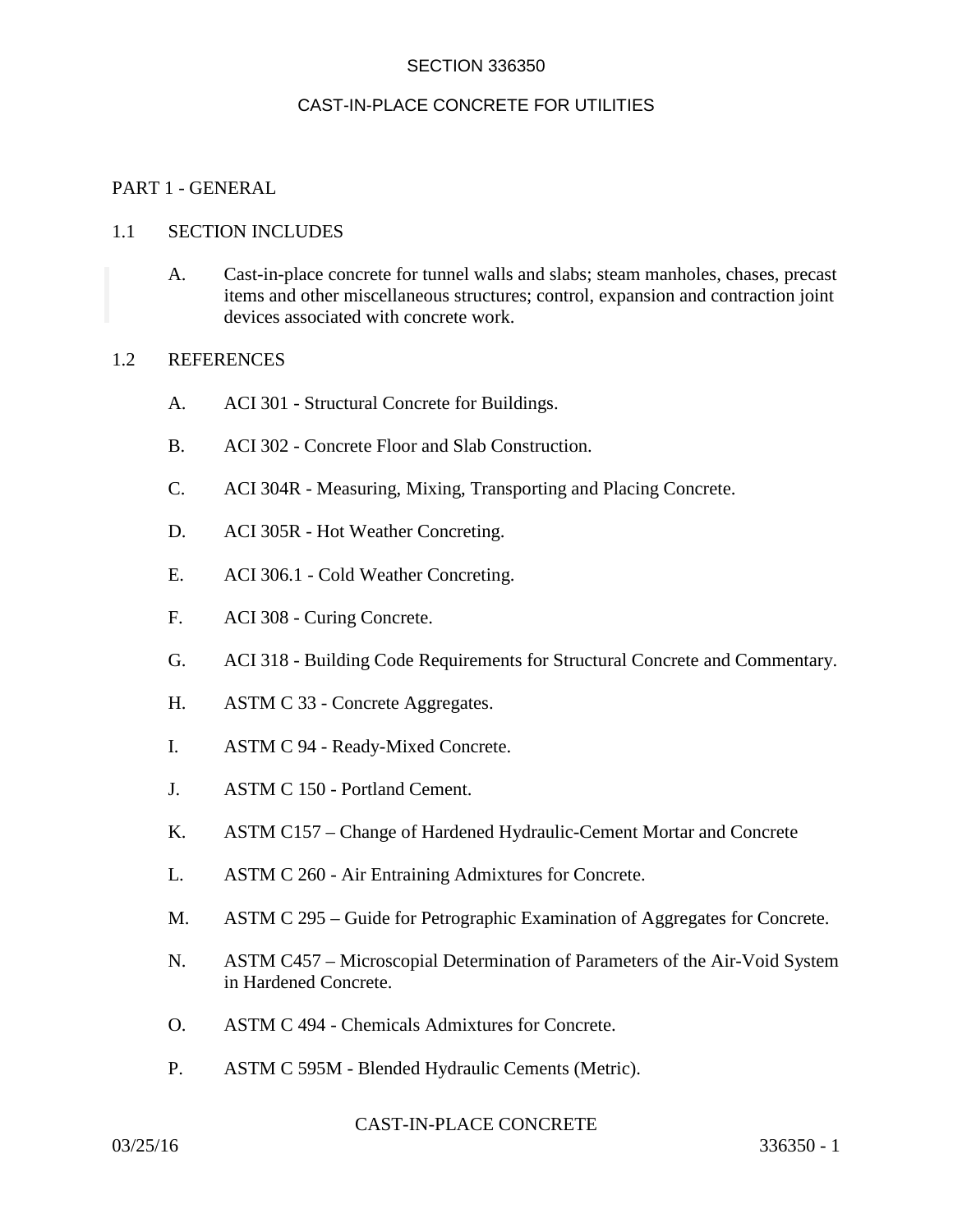## CAST-IN-PLACE CONCRETE FOR UTILITIES

- Q. ASTM C 618 Fly Ash and Raw or Calcined Natural Pozzolan for Use as a Mineral Admixture in Portland Cement Concrete.
- R. ASTM C 989 Ground Granulated Blast-Furnace Slag for use in Concrete and Mortar
- S. ASTM D 994 Preformed Expansion Joint Filler for Concrete (Bituminous Type).
- T. ASTM C 1017 Chemical Admixtures for Use in Producing Flowing Concrete.
- U. ASTM C 1107 Packaged Dry, Hydraulic Cement Grout (Nonshrink).
- V. ASTM C 1202 Electrical Indication of Concrete's Ability to Resist Chloride Ion Penetration
- W. ASTM C 1240 Silica Fume Used in Cementitious Mixtures
- X. ASTM C 1260 Potential Alkali Reactivity of Aggregates (Mortar-Bar Method)
- Y. ASTM D 1752 Preformed Sponge Rubber and Cork Expansion Joint Fillers for Concrete Paving and Structural Construction.
- Z. ASTM C 1567 Determining the Potential Alkali-Silica Reactivity of Combinations of Cementitious Materials and Aggregate (Accelerated Mortar Bar Method)
- AA. ASTM D 6690 Concrete Joint Sealer, Hot-Poured Elastic Type.

## 1.3 SUBMITTALS

- A. Product Data: Submit data for bonding agent, joint devices, and attachment accessories.
- B. Manufacturer's Installation Instructions: Submit installation procedures and interface required with adjacent work.
- C. Material Certificates: Submit mill certificates for the cement, supplementary cementitious materials, and admixtures intended for inclusion in the concrete mixtures.
	- 1. Cement: Submit certification of compliance with ASTM C 150 for cement manufactured within 3 months of submittal date.
	- 2. Fly Ash and Pozzolan: Submit certification of compliance with ASTM C 618 performed within 6 months of submittal date.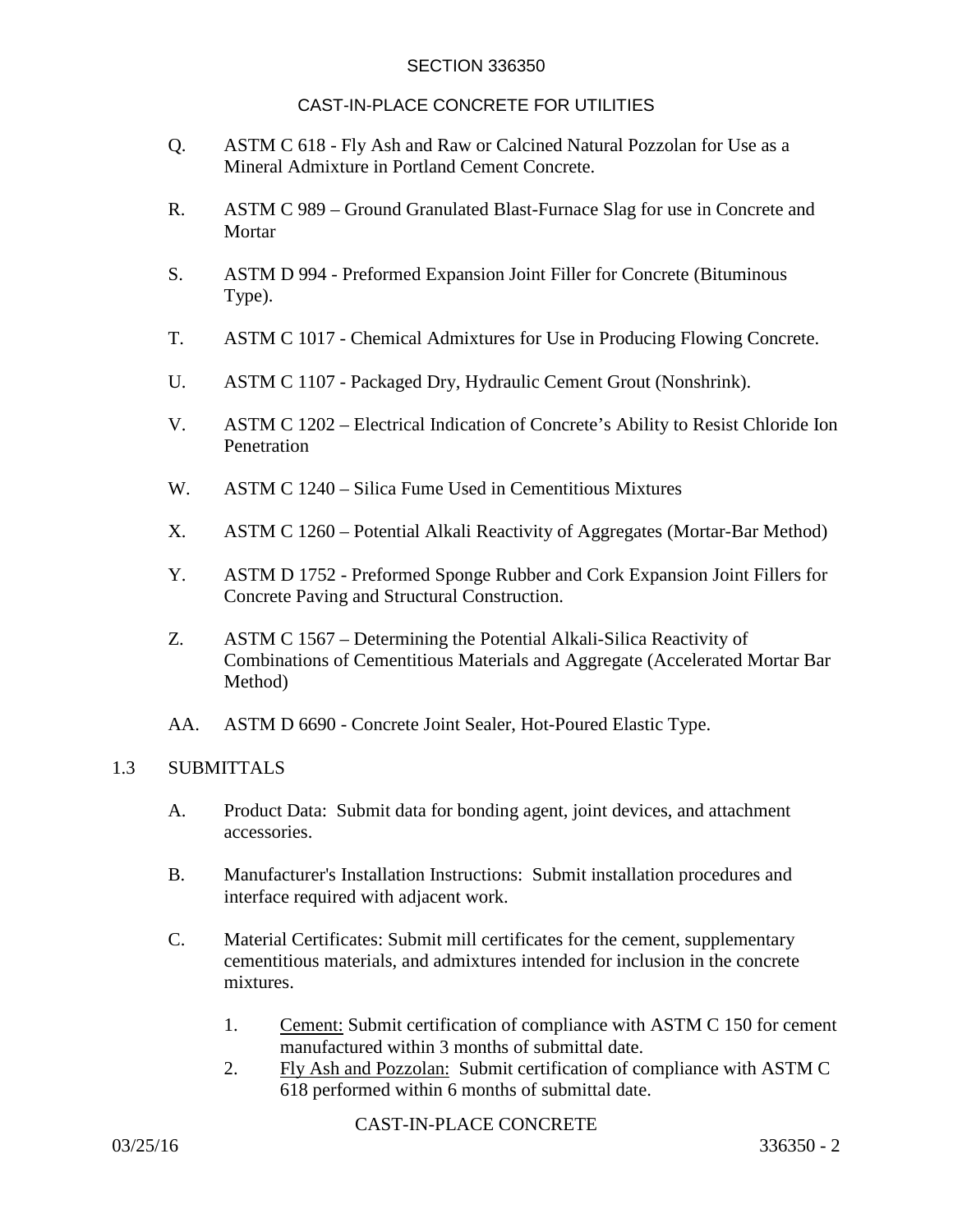# CAST-IN-PLACE CONCRETE FOR UTILITIES

- 3. Ground Granulated Blast-Furnace Slag: Submit certification of compliance with ASTM C 989 performed within 6 months of submittal date.
- 4. Silica Fume: Submit certification of compliance with ASTM C 1240 performed within 6 months of submittal date.
- 5. Chemical Admixtures: Submit certificate of compliance with ASTM C 494 Level 1 or Level 2, performed within one year of the submittal date. If a chemical admixture does not fit into a defined C 494 type, admixture certificate shall provide documentation that the admixture has no detrimental effect on strength development, time of setting, shrinkage, air entrainment, scaling, and freeze-thaw resistance (ASTM C 666 Procedure A).
- D. Project Record Documents:
	- 1. Accurately record actual locations of embedded utilities and components that are concealed from view.
	- 2. Submit upon request for record copies of all concrete delivery tickets.
	- 3. Submit upon request for record copy of plan with locations and dates for concrete placements shown on drawing.
- E. Aggregates: Submit test results for each aggregate intended for use in the concrete mixtures, showing conformance to ASTM C 33 and additional requirements as follows:
	- 1. Aggregate source and identification
	- 2. Maximum nominal aggregate size, or gradation size number.
	- 3. Gradation analysis, including percentage retained and passing each sieve, and a graph of individual percentage retained versus sieve size.
	- 4. Quantity and identification of deleterious substances in the aggregates
		- a. The limits for deleterious materials contained in coarse aggregate as defined in ASTM C 33 – Table 3 Class 4S.
	- 5. ASTM C 1260 test report performed within 6 months of the submittal date with the following modifications.
		- a. Expansion limit shall be 0.1% at 28 days in 1 N NaOH soak solution.
		- b. Measure mortar bar expansion at 3 to 4 day intervals.
		- c. Aggregates that exceed the 0.1% expansion limit may be used with ASR mitigation. ASR mitigation options include cement replacement with fly ash/slag/silica fume or addition of lithium nitrate admixture. The combination of reactive aggregate and cementitious materials and/or lithium nitrate admixture must be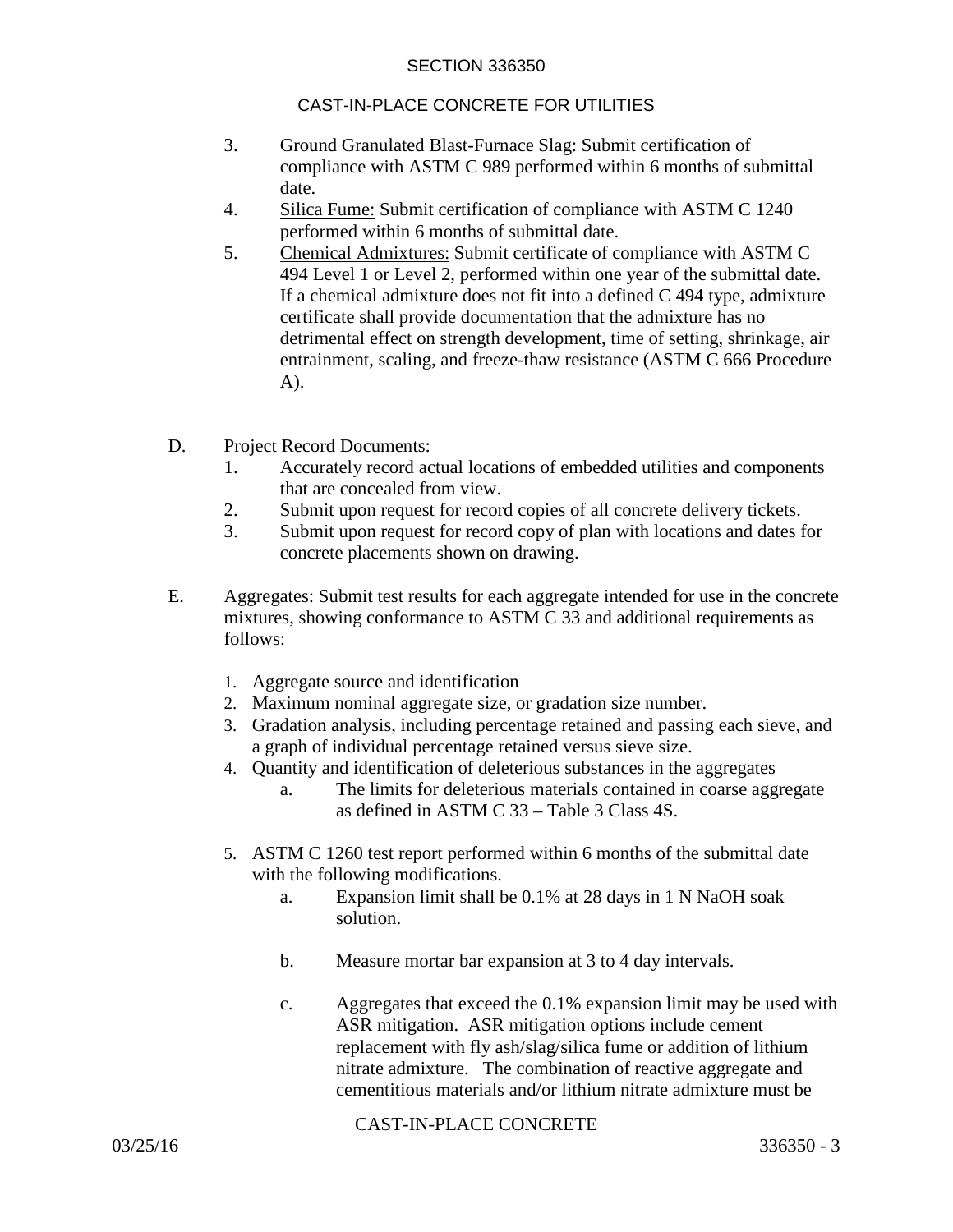# CAST-IN-PLACE CONCRETE FOR UTILITIES

tested in accordance with ASTM C1567 and have an expansion not exceeding 0.1% at 28 days.

Note:

It is recommended to prepare ASTM C 1567 tests over a range of supplementary cementitious material replacement levels to identify the appropriate combination for mitigation.

- 1) If 30% lithium nitrate admixture is used to mitigate ASR expansion, the minimum lithium admixture dose shall be determined by ASTM C 1567 tests performed at three or more dose levels, one of which will be a 100% dose. The 100% dose is defined as 0.55 gallons of admixture per pound of sodium equivalent in the Portland cement. For cement with 1% sodium equivalent, the 100% dose of 30% lithium nitrate admixture is 0.0455 mL/gram of cement.
- 2) If 30% lithium nitrate admixture is used to mitigate ASR expansion, the ASTM C 1567 soak solution shall be 1 N NaOH containing lithium nitrate admixture in proportion to the dose added to the mortar. For the 100% dose of 30% lithium nitrate admixture, use 71 mL of admixture per liter of soak solution.
- 6. Submit complete data regarding concrete aggregates prior to any change in aggregate source.
- F. Concrete Mixture Submittal: At least 30 days minimum prior to concrete placement, submit mixture proportions and prequalification test data for each type of concrete along with material certifications. Submit complete list of ingredients including type, brand, source and amount of: cement, fly ash, silica fume, groundgranulated blast-furnace slag, aggregates, and admixtures.
- G. Prequalification of Concrete Mixtures: Provide test data for each class of concrete meeting the performance requirements for each class of concrete required in Section 3.9.
	- 1. Laboratory Qualifications: Prequalification testing shall be performed by a laboratory selected or approved by the Owner's Representative.
	- 2. Submit copies of testing reports showing the concrete mixture has been successfully tested to produce the properties specified and that the mix will be suitable for the job conditions. The laboratory tests shall include mill certificates and other test data for all cementitious materials, aggregates, and admixtures required by this specification. Materials used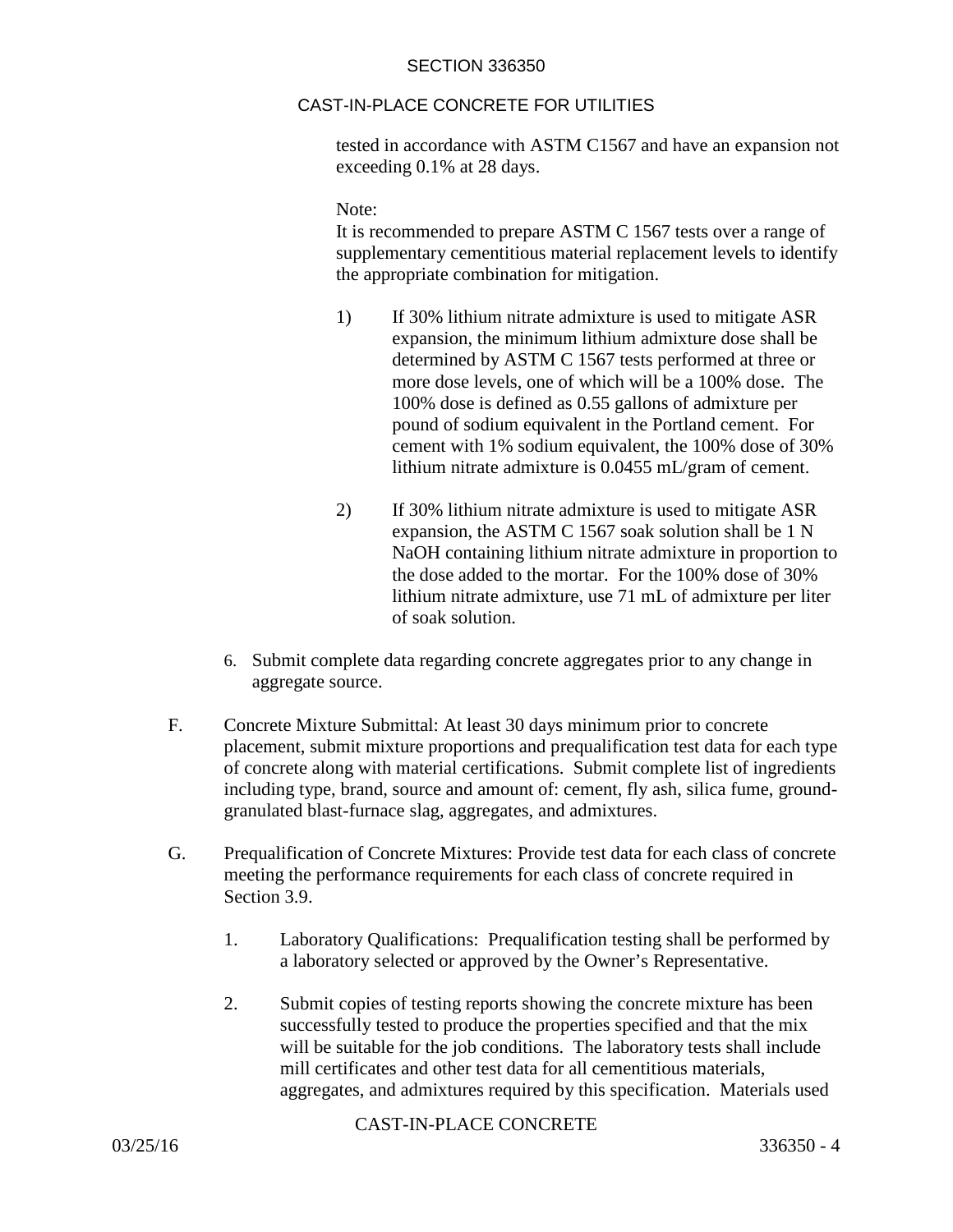# CAST-IN-PLACE CONCRETE FOR UTILITIES

in the trial mixtures shall have the same source as proposed for use on the project. If source material changes, resubmit mixture data using revised source material, unless approved in writing by the Owner's Representative.

- 3. No concrete shall be placed unless proven by trial mix studies to meet the requirements of this specification, unless otherwise approved in writing by the Owner's Representative.
- 4. The submittal shall clearly indicate the concrete producer's mixture identification name or code, the class of concrete, and intended use.
- 5. Prequalification criteria are as follows. Specification limit values for each class of concrete are listed in Table 1.
	- a. Report trial mixture proportions, slump, air content, unit weight, and mixture temperature.
	- b. ASTM C 39 Submit compressive strength development of the trial mixture from at least two cylinders tested at 3, 7, 28, and 56 days age. Tests may be performed on either 6-inch diameter or 4 inch diameter standard concrete cylinders.
	- c. ASTM C 39 Provide documentation for establishing the required average strength,  $f'_{cr}$ .
		- 1) If available, submit test data for 30 individual batches of production concrete tested at 28 days age. Determine the mean and standard deviation, *s*. Calculate the required average strength of concrete from the specified strength,  $f'_s$ , and standard deviation, *s*, as follows.

 $f'_{cr} = f'_{c} + 1.34s$  [psi]

- 2) In the absence of historical data, calculate the required average strength as follows  $f'_{cr} = f'_c + 1200$  [psi]
- d. ASTM C1152 Acid-soluble chloride ion content of the concrete mixture shall not exceed 0.20 percent of the mass of cement. Report the average of two tests taken from the trial concrete mixture. Obtain a representative sample of concrete by cutting and pulverizing a disk from the center of a cylinder that is at least as thick as the maximum aggregate size.
- e. ASTM C 457 Submit test report for the hardened air content and air-void system parameters of the trial concrete mixture when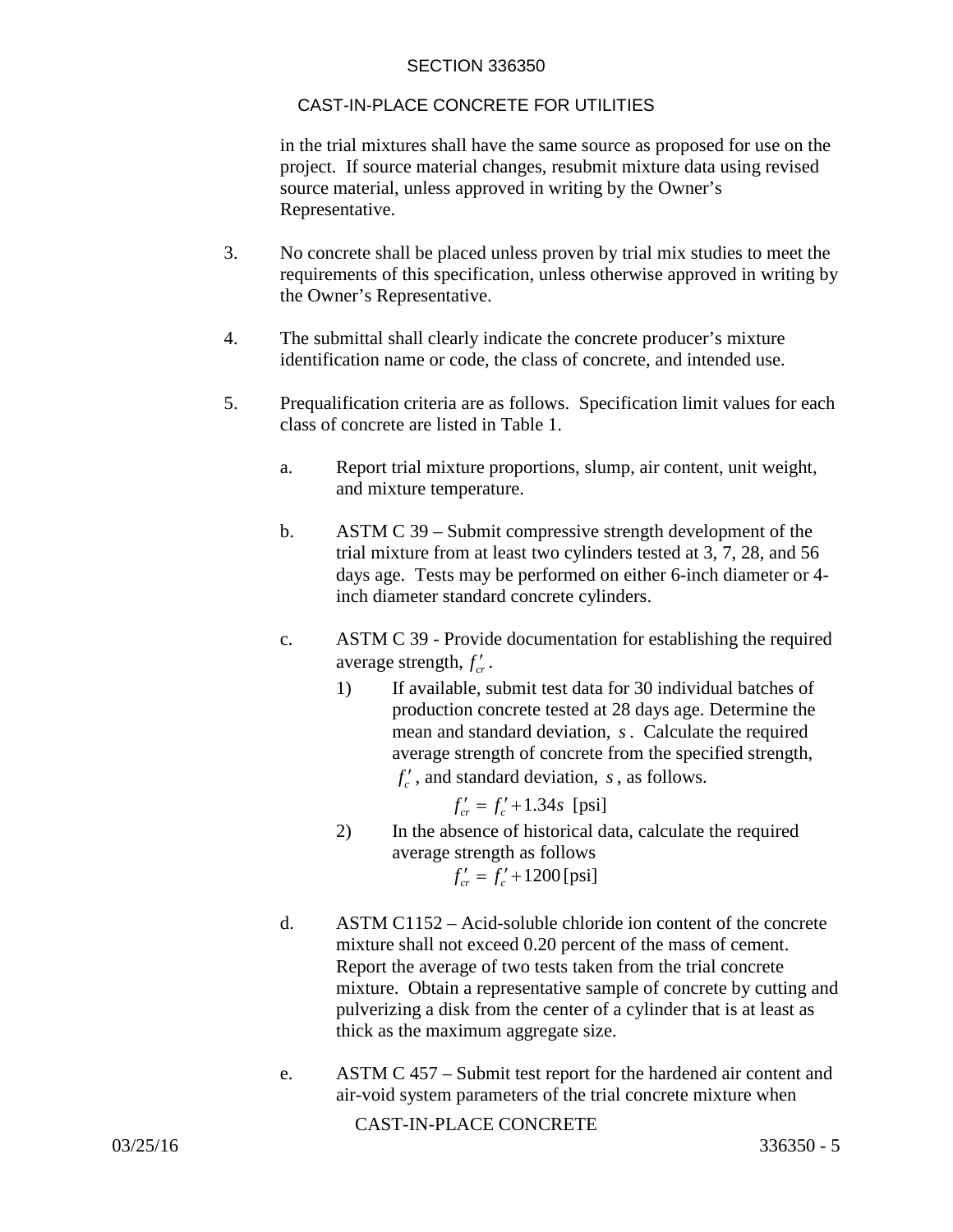# CAST-IN-PLACE CONCRETE FOR UTILITIES

required in Table 1. The minimum acceptable hardened air content shall be identified in Table 1. The maximum acceptable air-void spacing factor shall be 0.008 inches. The minimum acceptable specific surface shall be  $600 \text{ in}^2/\text{in}^3$ .

- f. ASTM C 1202 Submit test results for three cylinders tested at 28 days when required in Table 1. Moist cure test cylinders in a water bath held at 73  $(\pm 3)$  degrees Fahrenheit for seven days followed by 100  $(\pm 3)$  degrees Fahrenheit for 21 days prior to test.
- g. ASTM C 157 Submit test results for 28 day drying shrinkage as the average of three specimens in accordance with ASTM C 157 and the following modifications when required in Table 1.
	- 1) Record and report the initial length upon removal from the mold as described in ASTM C 157, then cure test specimens in 73  $(\pm 3)$  degree F lime water for 7 days followed by air storage in standard conditions. (73  $\pm$  3 F and  $50\% \pm 4\%$  RH)
	- 2) Record and report drying shrinkage measurements weekly.
	- 3) Calculate the drying shrinkage as the difference between the length of the specimen upon removal from curing and the length measured in air storage expressed as a percentage of the length measured upon removal from curing at eight days age.
	- 4) For maximum coarse aggregate size  $\leq 1$  inch, specimens shall be 3-in by 3-in by 11.25-in prisms with a 10-inch gage length. For larger aggregate, use a minimum specimen dimension that is at least 3 times the maximum aggregate size.
	- 5) If the concrete mixture drying shrinkage at 28 days exceeds the limit listed in Table 1, mixture proportions shall be adjusted, or a shrinkage reducing admixture shall be incorporated into the mixture.
- H. Silica Fume Manufacturer's Representative: Submit statement that silica fume manufacturer's representative will be present at mix plant to ensure proper mix, including high range water reducer, superplasticizer, and batching methods during the first 3 days of concrete mix preparation and placement. After which, manufacturer's representative will designate representative at concrete producer's plant to ensure concrete mix procedures meet silica fume manufacturer's recommendations. Silica fume manufacturer's representative shall attend and advise at placement and finishing of initial phases of tunnel construction.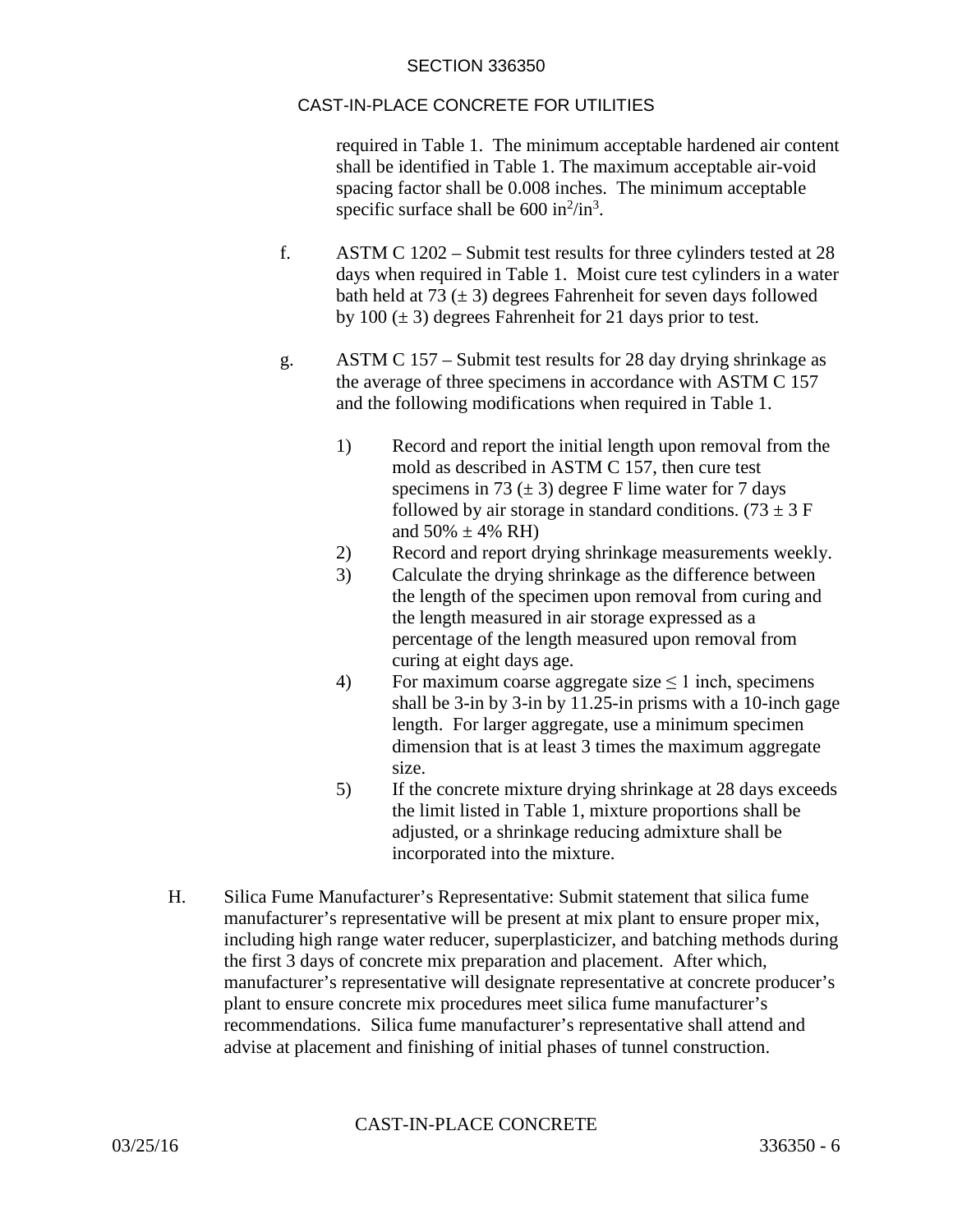# CAST-IN-PLACE CONCRETE FOR UTILITIES

#### 1.4 QUALITY ASSURANCE

- A. Perform Work in accordance with ACI 301.
- B. Maintain one copy of each document on site.
- C. Acquire cementitious materials and aggregate from same source contained in the submittals for all Work.
- D. Conform to ACI 305R when concreting during hot weather.
- E. Conform to ACI 306.1 when concreting during cold weather.
- F. A preconstruction meeting shall be held with concrete supplier, contractor, finisher, admixture supplier(s) and Owner's Representative. A sample pour shall be performed with each of the proposed concrete mixes to verify methods of placing, finishing and curing to ensure concrete quality. Test cylinders may be cast for the sample pour at the discretion of the Owners Representative.

#### 1.5 COORDINATION

A. Coordinate the placement of joint devices with erection of concrete formwork and placement of form accessories.

## PART 2 - PRODUCTS

#### 2.1 CONCRETE MATERIALS

- A. Cement: ASTM C 150, Type II
- B. Fine and Coarse Aggregates: ASTM C 33.
- C. Water: Clean and not detrimental to concrete.

#### 2.2 ADMIXTURES

- A. Air Entrainment: ASTM C 260.
- B. Chemical: ASTM C 494, Type A Water Reducing, Type B Retarding, Type C – Accelerating, Type F - Water Reducing, High Range.
- C. Fly Ash and Calcined Pozzolan: ASTM C 618.
- D. Ground Granulated Blast-Furnace Slag: ASTM C 989, Grade 80, 100 or 120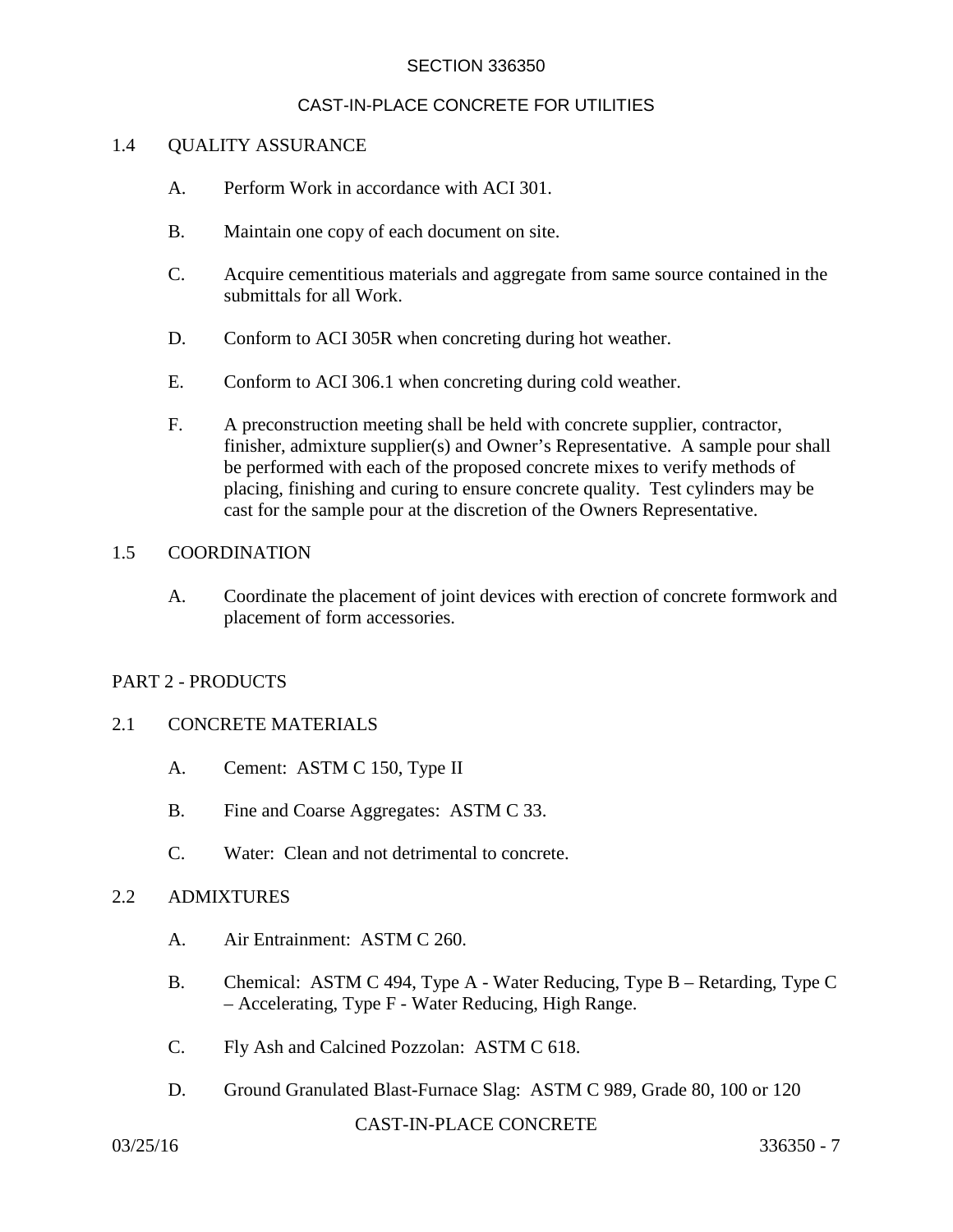## CAST-IN-PLACE CONCRETE FOR UTILITIES

- E. Plasticizing: ASTM C 1017.
- F. Silica Fume: ASTM C 1240

#### 2.3 ACCESSORIES

- A. Bonding Agent: Polymer resin emulsion or Latex emulsion.
- B. Non-Shrink Grout: ASTM C 1107, premixed compound consisting of non-metallic aggregate, cement, water reducing and plasticizing agents; capable of developing minimum compressive strength of 2,400 pounds per square inch in 48 hours and 5,000 pounds per square inch in 28 days.

## 2.4 JOINT DEVICES AND FILLER MATERIALS

A. Joint Filler: ASTM D 1752; closed cell molded vinyl foam, resiliency recovery of 95 percent if not compressed more than 50 percent of original thickness.

# 2.5 CONCRETE MIX

- A. Mix concrete in accordance with ACI 301. Deliver concrete in accordance with ASTM C 94.
- B. Select proportions for normal weight concrete in accordance with ACI 301 trial mixtures.
- C. Optimize the combined aggregate gradation to minimize the paste content required to make workable concrete.
- D. Use accelerating admixtures in cold weather only when approved by Owner's Representative. Use of admixtures will not relax cold weather placement requirements.
- E. Admixtures containing ingredients corrosive to reinforcing steel such as chloride ion, bromide ion, or thiocyanate are not permitted.
- F. Use set retarding admixtures during hot weather only when approved by the Owners Representative.
- G. Add air entraining agent to normal weight concrete mix for work exposed to exterior.

## PART 3 - EXECUTION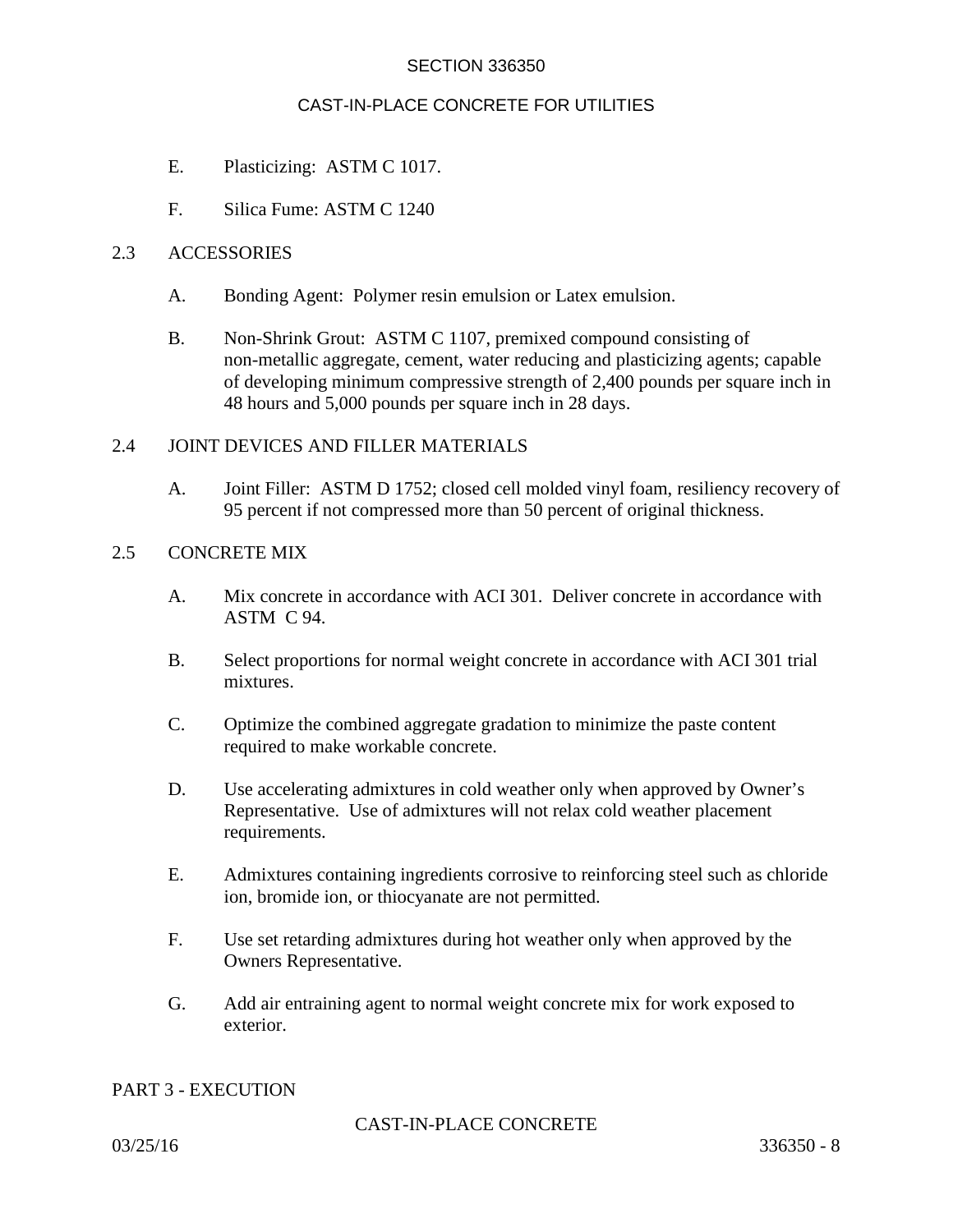#### CAST-IN-PLACE CONCRETE FOR UTILITIES

## 3.1 EXAMINATION

- A. Verify requirements for concrete cover over reinforcement.
- B. Verify that anchors, seats, plates, reinforcement and other items to be cast into concrete are accurately placed, positioned securely, and will not cause hardship in placing concrete.

#### 3.2 PREPARATION

- A. Prepare previously placed concrete surfaces by abrasive blast cleaning, to remove debris and laitance and expose aggregate. Thoroughly wet the substrate prior to placement of fresh concrete against prepared surface.
- B. In locations where new concrete is doweled to existing work, drill holes in existing concrete, insert steel dowels in an approved epoxy or adhesive.

#### 3.3 PLACING CONCRETE

- A. Place and consolidate concrete in accordance with ACI 301 and ACI 318.
- B. Notify Owner's Representative and testing agency minimum 24 hours prior to commencement of operations.
- C. Ensure reinforcement, inserts, embedded parts, and formed expansion and contraction joints are not disturbed during concrete placement.
- D. Maintain records of concrete placement. Record date, location, quantity, air temperature, and test samples taken.
- E. Place concrete continuously between predetermined expansion, control, and construction joints.
- F. Do not interrupt successive placement; do not permit cold joints to occur.

## 3.4 CONCRETE FINISHING

A. Finish concrete surfaces to requirements of Section 03350.

# 3.5 CURING AND PROTECTION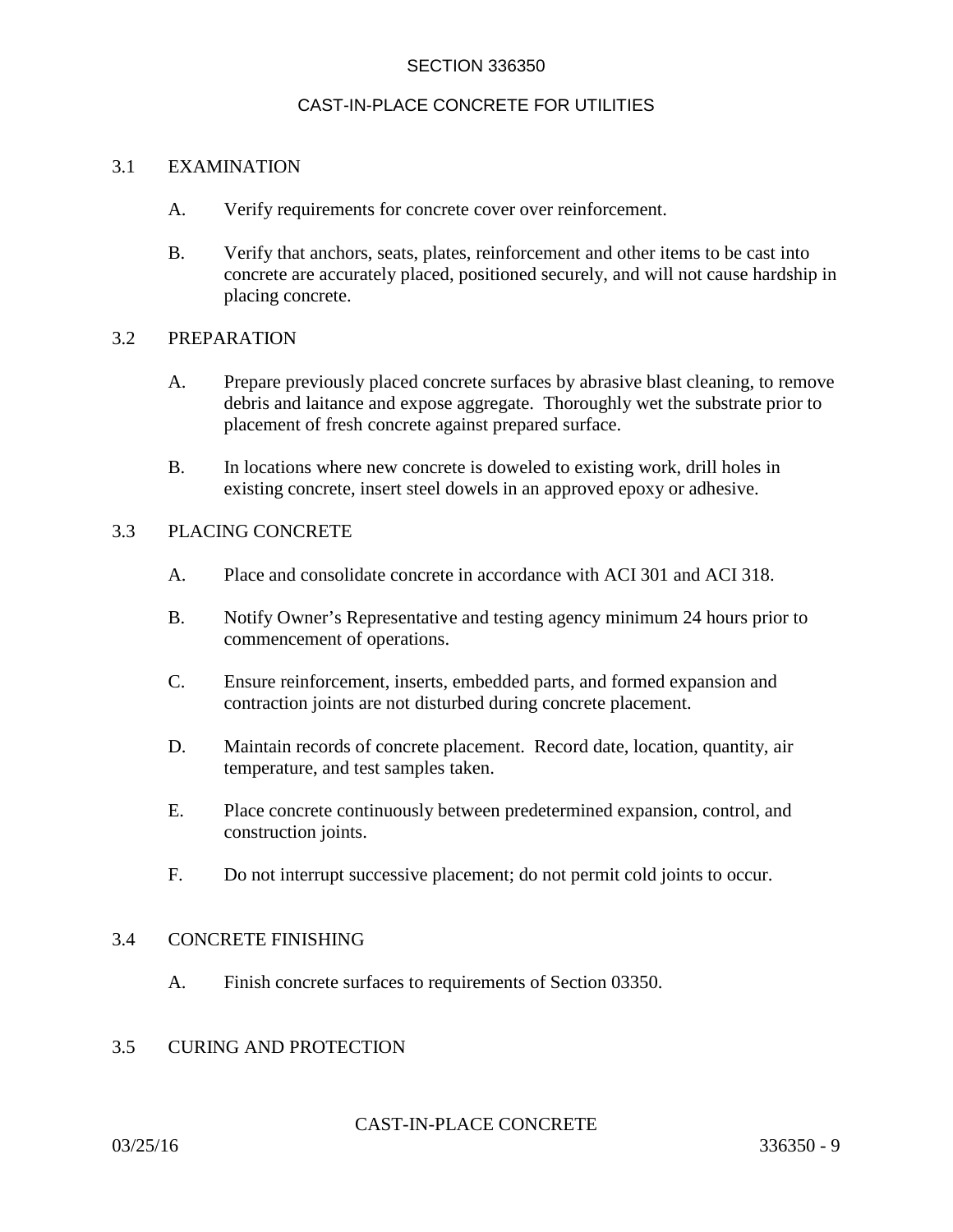# CAST-IN-PLACE CONCRETE FOR UTILITIES

- A. Immediately after placement, protect concrete from premature drying, excessively hot or cold temperatures, and mechanical injury.
- B. Maintain concrete with minimal moisture loss at relatively constant temperature for period necessary for hydration of cement and hardening of concrete.
- C. Cure concrete floor surfaces to requirements of Section 03390.
- D. Remove any curing materials containing waxes or other products that may interfere with adhesion of waterproofing membrane installed under Section 07132 and 07140.

# 3.6 FIELD QUALITY CONTROL

- A. Field inspection and testing will be performed in accordance with ACI 301 by ACI certified technicians.
- B. Provide free access to Work and cooperate with appointed firm.
- C. Submit proposed mix design of each class of concrete to inspection and testing firm for review prior to commencement of Work.
- D. Concrete for casting test specimens and fresh concrete properties shall be sampled at the end of the chute in accordance with ASTM C 172.
- E. No water other than the incidental water used to prewet the delivery chute and fins shall be added to the concrete after the truck leaves the batch plant, unless directed in writing by the Owners Representative.
- F. Adjustment of slump on site shall only be accomplished by the addition of water reducing or plasticizing admixture. Admixture shall be placed directly onto the concrete and the revolving drum mixer shall mix at high speed for 5 minutes, or 100 revolutions, before discharge.
- G. Obtain concrete for casting test samples after slump adjustment.
- H. Tests for fresh concrete properties (slump ASTM C 143, air content ASTM C 231, temperature ASTM C 1064, and unit weight ASTM C 138) shall be performed whenever casting test cylinders.
- I. One additional slump test will be taken at the point of pump discharge for each set of test cylinders taken.
- J. Additional fresh concrete property tests shall be performed when requested by the Owners Representative.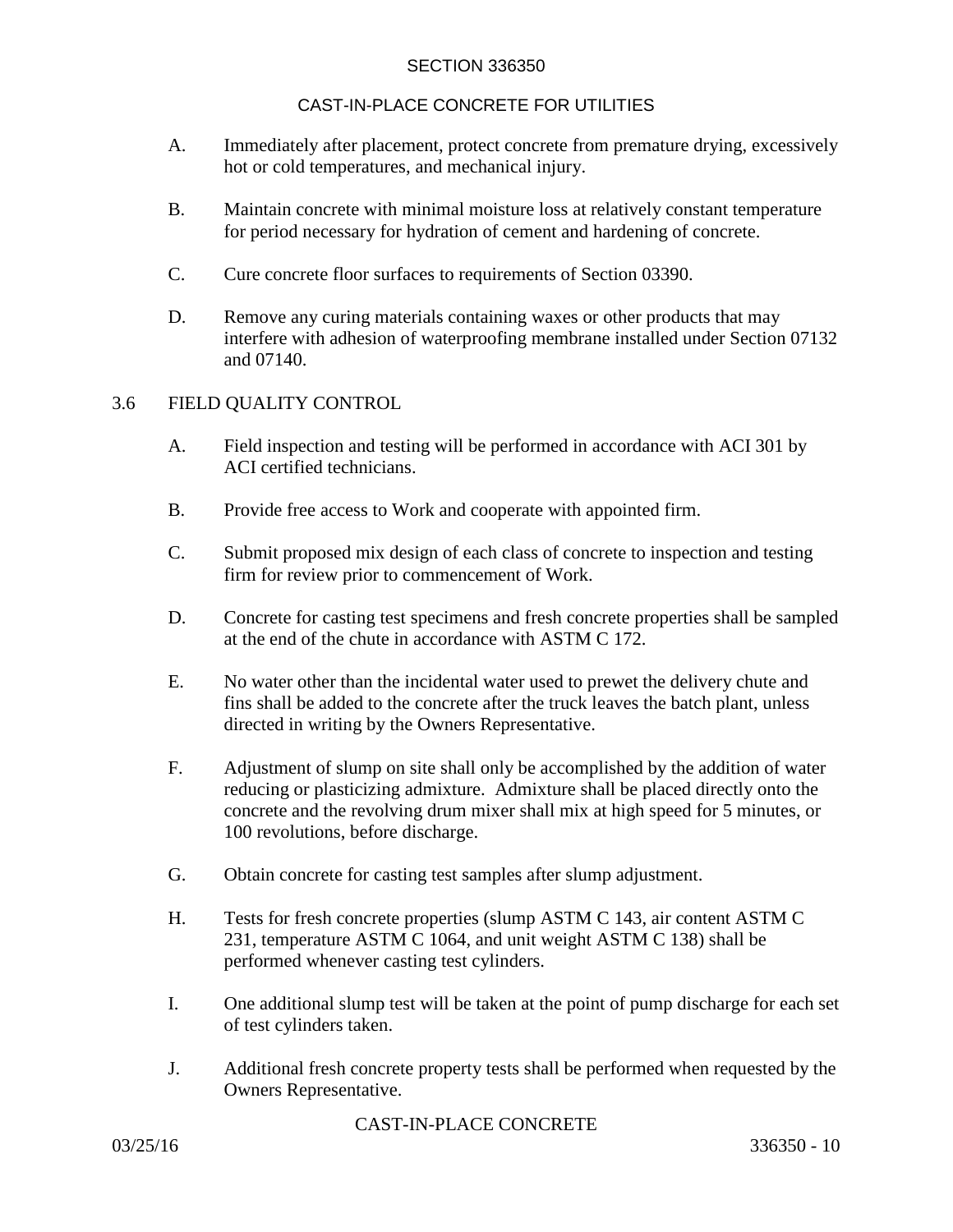# CAST-IN-PLACE CONCRETE FOR UTILITIES

- K. Six concrete test cylinders (6-in dia. x 12-in) will be cast for each placement, or for every 75 cubic yards, whichever is greater, for each class of concrete placed. Compressive strength of test cylinders shall be determined as follows:
	- 1. One cylinder shall be tested at 3 days
	- 2. One cylinder shall be tested at 7 days
	- 3. Two cylinders shall be tested at 28 days
	- 4. One cylinder shall be tested at 56 days,
	- 5. One extra cylinder will be cast for discretionary use
- L. Two additional test cylinders shall be cast during cold weather concreting and shall be cured on the job site under the same conditions as the concrete it represents. Compressive strength of field cured cylinders shall be determined prior to form removal, and at 56 days age.
- M. Two concrete test cylinders (preferably 4-in dia. x 8-in) will be cast for ASTM C 1202 quality assurance testing for every 500 cubic yards, or portion thereof. ASTM C 1202 cylinders shall be cured in the same manner as the prequalification test cylinders.

# 3.7 PATCHING

- A. Allow Owner's Representative to inspect concrete surfaces immediately upon removal of forms.
- B. Excessive honeycomb or embedded debris in concrete is not acceptable. Notify Owner's Representative upon discovery.
- C. Patch imperfections in accordance with ACI 301.

#### 3.8 DEFECTIVE CONCRETE

- A. Defective Concrete: Concrete not conforming to required lines, details, dimensions, tolerances, or specified requirements.
- B. Remedy for defective concrete (payment penalty, repair, or replacement) will be determined by Owner's Representative.
- C. Do not patch, fill, touch-up, repair, or replace exposed concrete except upon express direction of Owner's Representative for each individual area. Repairs made shall be in accordance with ACI 301.
- 3.9 SCHEDULE CONCRETE TYPES AND TEST REQUIREMENTS